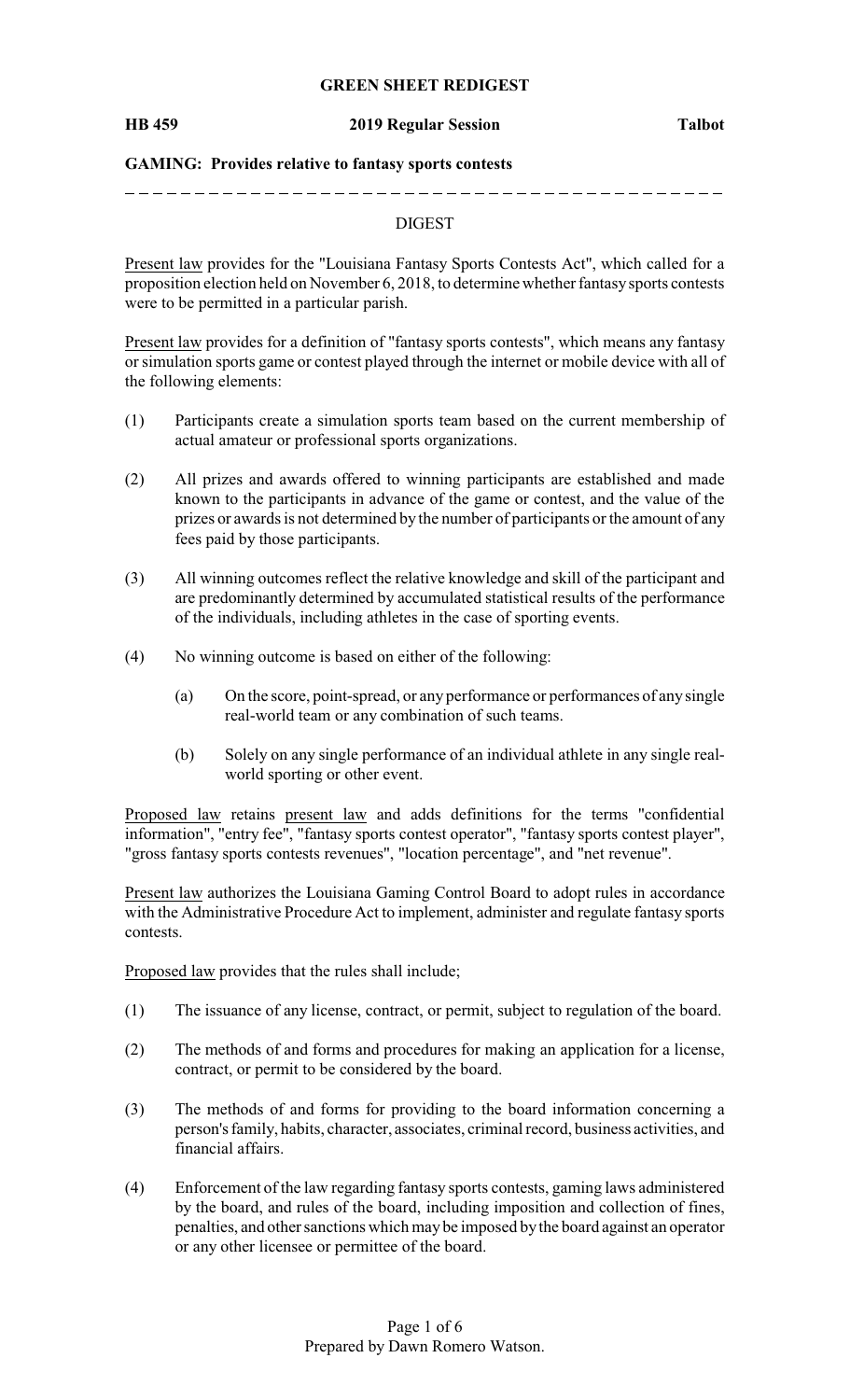(5) A procedure requiring the withholding of winnings of persons who have outstanding child support arrearages or owing child support overpayments. Winnings shall only include payments for which the operator licensed under proposed law is required to file form W2-G, or a substantially equivalent form, with the United States Internal Revenue Service.

Proposed law authorizes the board to assess and collect fees as necessary to defray administrative costs associated with the application and for the investigation, granting, or renewal of licenses and permits.

Proposed law requires a fantasy sports contest operator to be licensed by the La. Gaming Control Board. Provides that a fantasy sports contest operator must:

- (1) Be a person domiciled in Louisiana or a domestic business entity with a certificate of existence from the Secretaryof State and in good standing or a foreign corporation with a certificate of authority to transact business in the state from the Secretary of State and in good standing.
- (2) Demonstrate to the La. Gaming Control Board that the operator is suitable for licensing pursuant to present law.

Proposed law provides that any fantasy sports contest operator that allows its license to lapse, without requesting an extension of time to file for a renewal, is required to resubmit an initial application for licensure. Further prohibits the transfer of a fantasy sports contest operator's license.

Proposed law requires the board to issue or deny a fantasy sports contest operator's license within 60 days of receipt of application for licensure. Provides that the board shall provide an operator with specific reasons if a license is not issued. Prohibits the transfer of a fantasy sports contest operator's license.

Proposed law provides that as a condition of licensure, a fantasy sports contest operator is required to submit evidence to the board that the operator has established and will implement certain commerciallyreasonable procedures for fantasysports contests which include but are not limited to:

- (1) Prevent employees of the fantasy sports contest operator, and relatives of an employee living in the same household as an employee of an operator, from competing in fantasy sports contests offered by an operator in which the operator offers a cash prize to the general public.
- (2) Prevent sharing of confidential information that could affect fantasy sports contests with third parties until the information is made publicly available.
- (3) Provide that no winning outcome is based on the score, point spread, or any performance of any single actual sports team or combination of such teams or solely on any single performance of an individual athlete or participant in any single actual sporting event.
- (4) Ensure that any athletes and individuals who participate in or officiate a game or competition that is the subject of a fantasy sports contest or any sports agent, team employee, referee, or league official associated with a sport or athletic event do not participate in fantasy sports contests
- (5) Verify that a fantasy sports contest player is 21 years of age or older.
- (6) Provide fantasysports contest players with access to information on responsible play.
- (7) Provide fantasy sports contest players with access to information on seeking assistance regarding compulsive or problem gambling.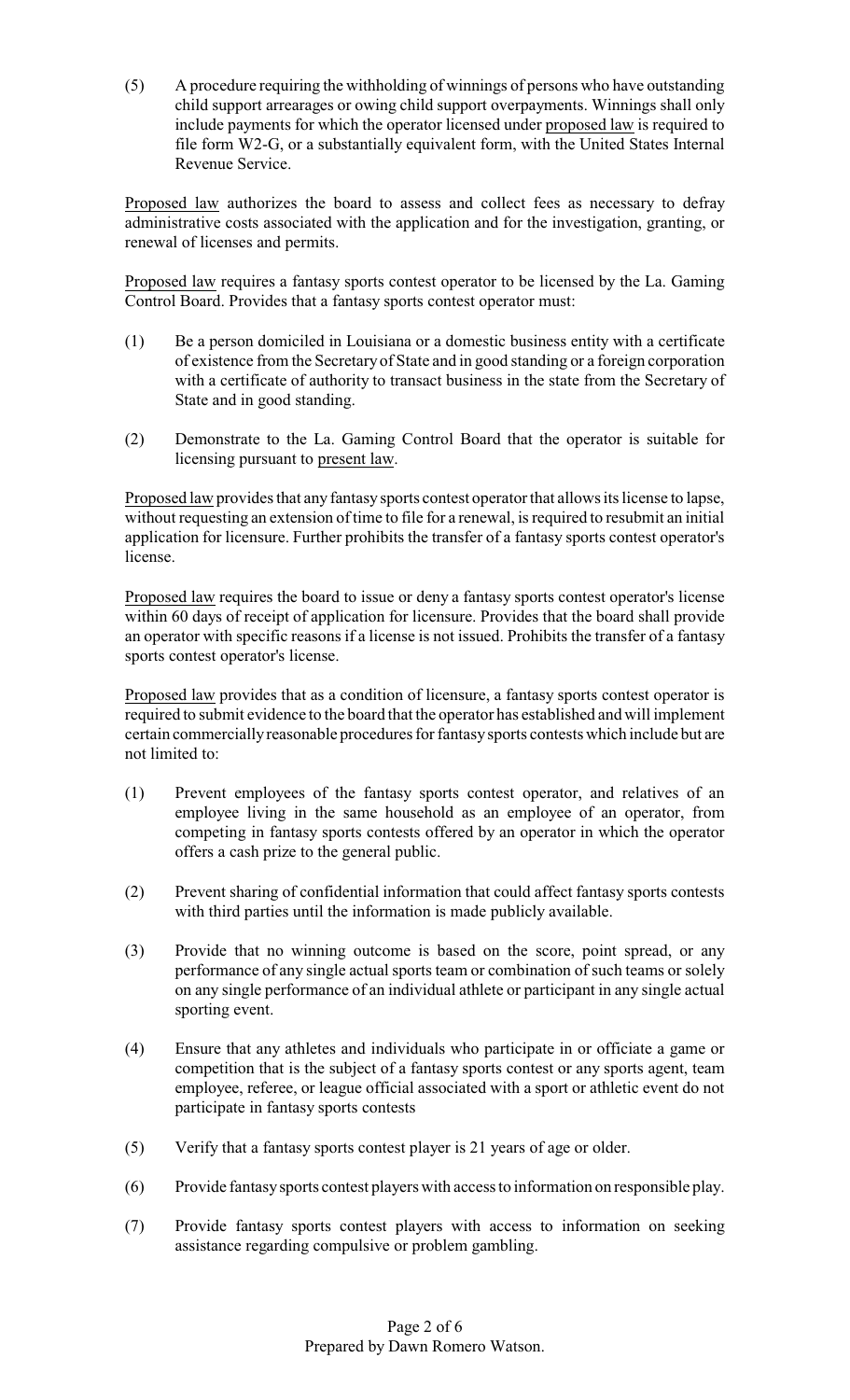- (8) Provide fantasy sports contest players with access to the fantasy sports contest player's play history and account details.
- (9) Allow individuals to restrict themselves from entering a fantasy sports contest upon request and provide reasonable steps to prevent the person entering fantasy sports contests offered by an operator.
- (10) Disclose the limit on the number of entries that a fantasy sports contest player may submit in a fantasy sports contest and provide reasonable steps to prevent players from submitting more than the limit.
- (11) Segregate fantasy sports contest player funds from operational funds or maintain a reserve that exceeds the amount of player funds on deposit, which may not be used for operational activities. Provides that reserve funds may take the form of cash, cash equivalents, payment process reserves, payment processorreceivables, an irrevocable letter of credit, a bond, or a combination thereof, in the amount that must exceed the total balances of the fantasy sports contest players' accounts.

Proposed law prohibits fantasysports contests operators from offering fantasysports contests based on the performances of participants in high school or youth athletic events.

Proposed law requires a licensed fantasy sports contest operator to:

- (1) Annually contract with a certified public accountant to conduct an audit that is consistent with the standards accepted by the American Institute of Certified Public Accountants.
- (2) Submit to the board a copy of the audit report.

Proposed law prohibits any person licensed pursuant to proposed law, or any agent or employee thereof, from allowing a person under the age of 21 to be a fantasy sports contest player and from allowing a person to participate in a fantasy sports contest in a parish in which a majority of the qualified electors in the parish voting on the proposition to authorize fantasy sports in the parish voted against the proposition. Proposed law requires the licensee to withhold the winnings of such persons. Proposed law further provides for the imposition of civil penalties and authorizes license revocation for licensees who violate this proposed law prohibition.

Proposed law requires periodic reporting of gross and net revenue and financial statements regarding its operations in Louisiana.

Proposed law requires the Department of Children and Family Services annually report to the House committee on Civil Law and Procedure and the Senate committee on Judiciary A on the interception and seizure of gaming winning for the payment of child support and overpayment owed to the department.

Proposed law provides general authority for the board to adopt a schedule of civil penalties for a violation of proposed law and authority to impose the penalty. Provides that a civil penalty shall not exceed \$50,000 for each violation. Provides a process for determining a violation. Provides that payment of a civil penalty shall be a requirement for retention of a permit or license. Provides that if an operator contests the imposition of the civil penalty, there shall be an adjudicatory hearing on the matter.

Proposed law provides criteria for the revocation or suspension of a license. The criteria includes:

- (1) Failure to meet the requirements of suitability.
- (2) Failure to meet the requirements for the issuance of a license.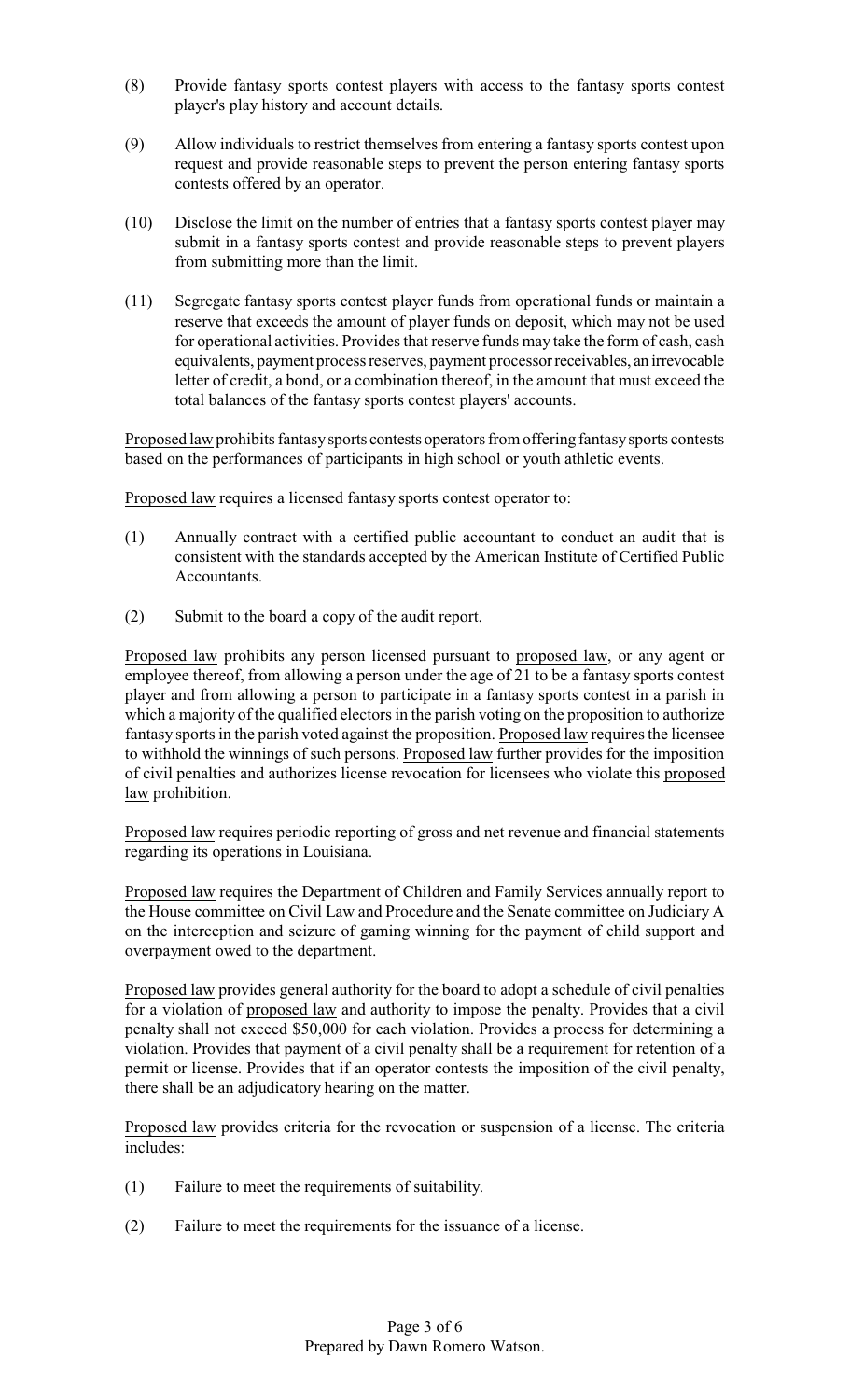(3) Repeat violations of proposed law or rule of the board. "Repeat violations" is defined as three violations of the same law or rule which has occurred on separate occasions by the same operator within a one-year period.

Proposed law authorizes the board to impose a fine or reach a settlement agreement with the operator in addition to or in lieu of revocation or suspension of a license. Limits suspension of a license to 30 days.

Proposed law authorizes the division of state police to conduct investigations, hearings and inquiries as it deems necessary to fulfill its responsibilities. Authorizes the suspension of a license prior to hearing if there is a written finding of danger to public health and welfare.

Proposed law provides that as a condition of receiving a license, an operator agrees that the division and its agents and employees shall have unrestricted access and the right to inspect any premises under the control of the operator in which any activity relating to the provisions of proposed law is conducted.

Proposed law, regarding active accounts, requires an operator to:

- (1) Limit each authorized player to one active and continuously used account.
- (2) Publish and facilitate parental control procedures to allow parents or guardians to exclude minors from access to any contest or platform. Requires procedures to include a toll-free number to call for help in establishing such parental controls.
- (3) Make clear conspicuous statements that are not inaccurate or misleading concerning the chances of winning and the number of winners when referencing the chances or likelihood of winning.
- (4) Permit anyauthorized player to permanentlyclose an account registered to the player, on any and all platforms supported by the operator or registrant, at any time and for any reason.
- (5) Identify all highly experienced players in any contest by a symbol attached to the players' username, or by other visible means, on all platforms supported by the operator or registrant.
- (6) Disclose the number of entries a single authorized player may submit to each contest.
- (7) Disclose the maximum number of total entries allowed for each contest.
- (8) Implement measures to protect the privacy and online security of authorized players, their account, and their personal financial information.

Proposed law prohibits an operator from charging players for inactive accounts. Provides that an operator shall only charge players for entry fees placed or contests entered.

Effective July 1, 2019.

(Amends R.S. 27:302 and 304; Adds R.S. 27:306-316)

Summary of Amendments Adopted by House

- The Committee Amendments Proposed by House Committee on Administration of Criminal Justice to the original bill:
- 1. Remove proposed law language that a fantasy sports contest operator may offer fantasy sports contests during the time its application for licensure is pending before the La. Gaming Control Board.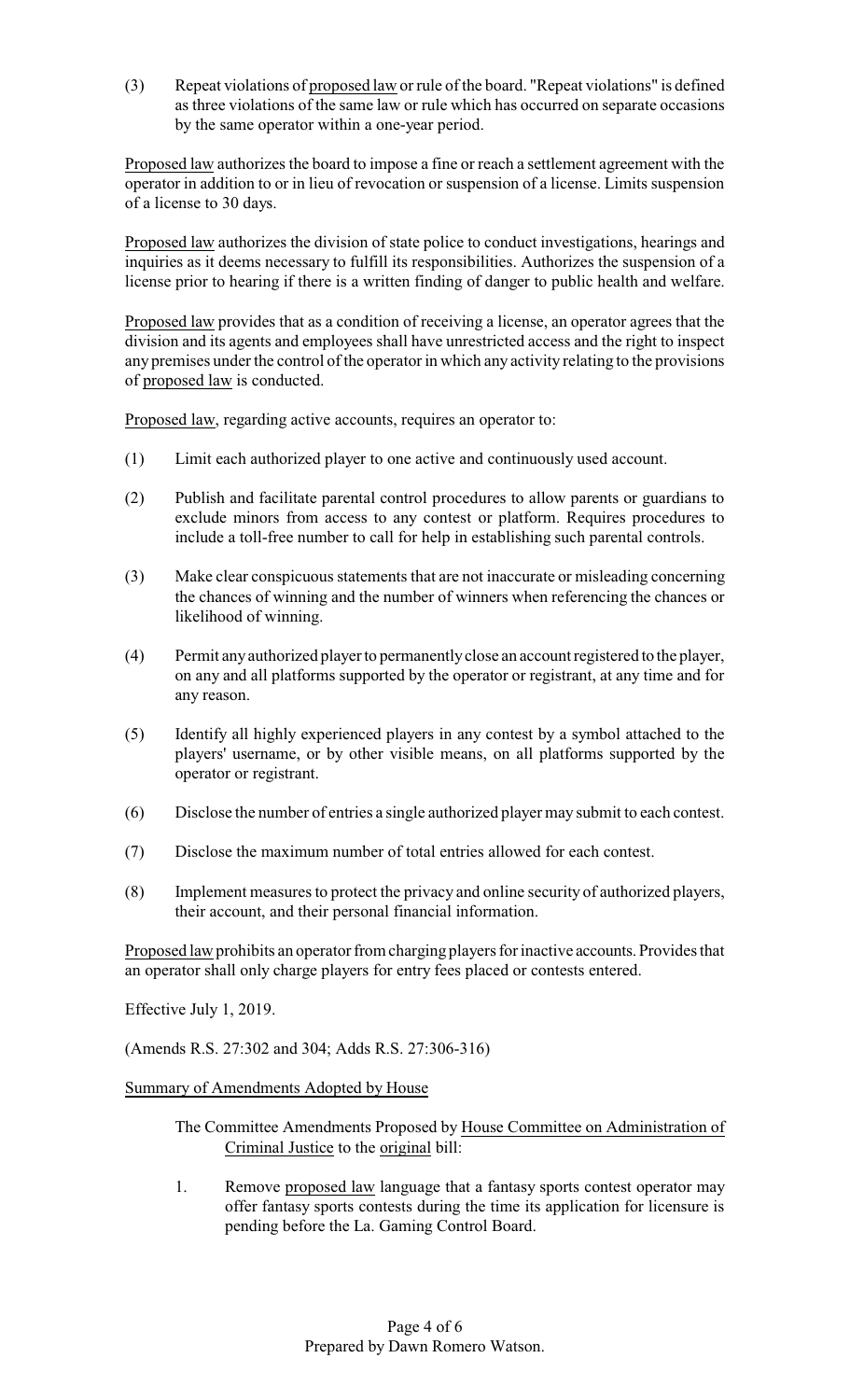- 2. Require the fantasy sports contest operator to demonstrate to the La. Gaming Control Board that the operator is suitable for licensing pursuant to present law.
- 3. Remove proposed law language requirement that the fantasy sports contest operator pay a fee.
- 4. Remove proposed law language that provides that a fantasy sports contest operator's license is transferable.
- 5. Raise the age of a fantasy sports contest player from 18 to 21.
- 6. Provide that fantasy sports contests are to be conducted in a venue where the fantasy sports contest player must be at least 21 years of age.
- 7. Add an exception to the Public Records Law.
- 8. Remove proposed law civil penalties for fantasy sports contest operators.
- 9. Make technical corrections.

The House Floor Amendments to the engrossed bill:

- 1. Remove proposed law provision that provides that a fantasy sports contest operator's application for licensure shall be confidential and not subject to the Public Records Law.
- 2. Remove proposed law provision that provides that certain evidence submitted by a fantasy sports contest operator to the La. Gaming Control Board shall be confidential and not subject to the Public Records Law.
- 3. Remove these provisions of proposed law from the exceptions to the Public Records Law.

The House Floor Amendments to the reengrossed bill:

- 1. Remove proposed law requirement that fantasy sports contests be conducted in a venue where fantasy sports contest players must be at least 21 years of age.
- 2. Prohibit the transfer of a fantasy sports contest operator's license.
- 3. Provide for the imposition of civil penalties and authorize license revocation under certain circumstances for licensees that allow persons under the age of 21 to be a fantasy sports contest player and that allow a person to participate in a fantasy sports contest in a parish in which a majority of the qualified electors in the parish voted against authorizing fantasy sports contests in the parish.
- 4. Add that it is the intent of the legislature that there shall be no tax levied on the net revenue of fantasy sports contests in the state. Further provide that this provision shall become effective only if neither House Bill No. 495 nor House Bill No. 600 of the 2019 R.S., which levy a tax on net gaming proceeds of fantasy sports contests, are enacted and become effective.
- 5. Change the effective date from upon signature of the governor to July 1, 2019.